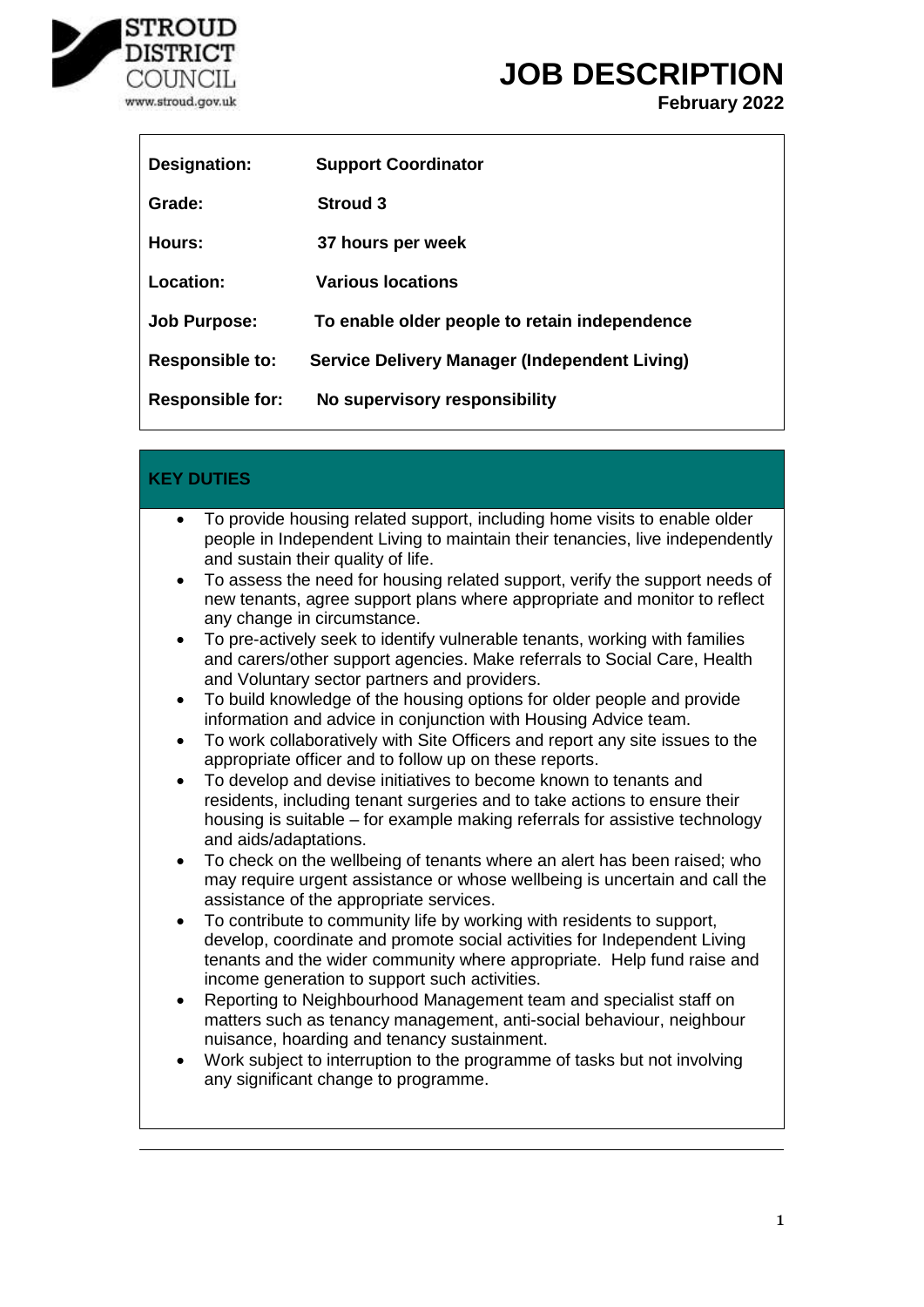

# **JOB DESCRIPTION**

# **February 2022**

### **SKILLS AND KNOWLEDGE**

- Good general education or equivalent experience
- Excellent written and verbal communication skills
- Experience in working with the Public
- I.T. literate
- Ability to manage and prioritise own work load
- Excellent time management skills

### **COMPLEXITY AND CREATIVITY**

- Liaison with tenants, residents, family members, carers and external agencies regarding the well-being of tenants
- Creativity required in order to maintain and foster social activities.
- Promote awareness of the service
- Responds to queries and complaints.
- Acts as liaison point at tenant participation activities.
- Works requires the exercise of creativity within the general framework of recognised procedures.

# **JUDGEMENT AND DECISIONS**

- Routine decisions on aspects of work with all other decisions being referred to the Service Delivery Manager.
- Work is carried out within clearly defined rules and procedures involving decisions chosen from a range of established alternatives.

# **CONTACTS**

- Members of the Council
- Members and staff od other local authority's/partner agencies
- Suppliers and Contractors
- Tenants, residents and their families and carers
- Members of the public

Contact required in respect of service delivery issues which may not be straightforward and that require the provision and guidance and/or the initiation of action.